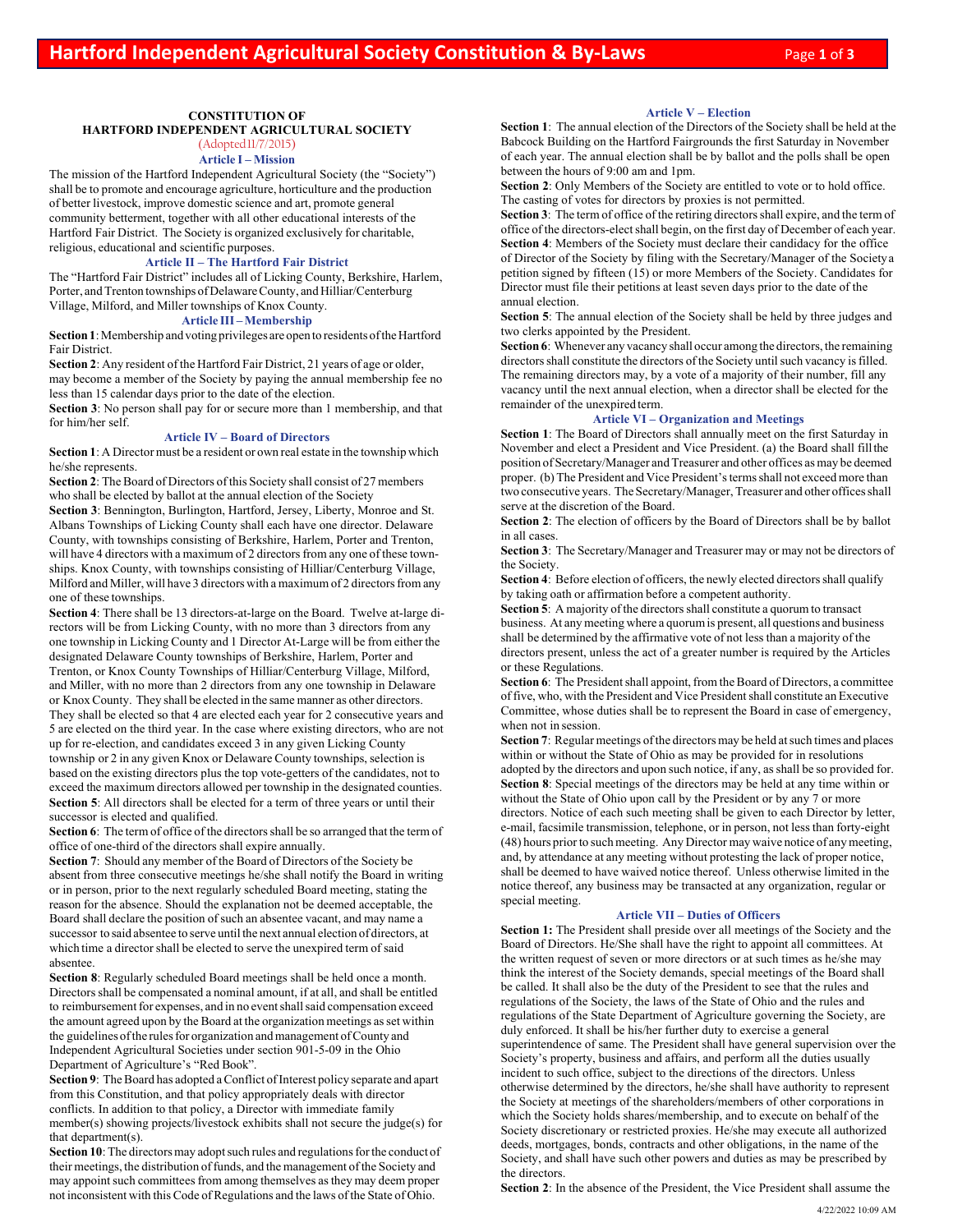## duties of the President.

**Section 3**: The Secretary/Manager shall keep a record of the proceedings of the Society and the Board of Directors. He/She shall receive all the money due the Society, except from the sale of gate admission tickets by the Treasurer. He/she shall keep accurate financial accounts, and hold the same open for inspection and examination of the directors. On the expiration of his/her term of office, he/she shall turn over to her successor, or the directors, all property, books, papers and money of the Society in his/her hands. He/she shall have such other powers and duties as may be prescribed by the directors. He/She shall keep in the office a list of members of the Society, which list shall be open to the public at all times. He/ She shall report to the auditing committee and the State Department of Agriculture as required by its rules. He/She shall attend to all other business connected with this office, including, without limitation, giving all notices of meetings of directors. He/She shall give a satisfactory bond to the Board of Directors to in- sure the faithful performance of his/her duties. He/She shall be paid such reasonable compensation for his/her services as shall be agreed upon by the Board.

**Section 4:** The Treasurer shall collect, count, and deposit all money received from gate admission tickets, and report to the Secretary/Manager each night of the Fair regarding same.

**Section 5**: The officers of the Society shall hold office until the next

organization meeting of the directors and until their successors are chosen and qualified, except in case of resignation, death or removal. The directors may remove any officer at any time with or without cause by a majority vote of the directors in office at the time. A vacancy, however created, in any office may be filled by election by the directors.

**Section 6**: Other officers, if any, shall have such powers and duties as the directors may prescribe.

**Section 7**: The directors are authorized to delegate the duties of any officers to another officer and generally to control the action of the officers and to require the performance of duties in addition to those mentioned herein.

**Section 8**: Any officer or employee, if required by the directors, shall give bond in such sum and with such security as the directors may require for the faithful performance of his/her duties.

**Section 9**: The directors are authorized to determine or provide the method of determining how checks, notes, bills of exchange and similar instruments shall be signed, countersigned or endorsed.

**Section 10**: Indemnification.

- a) The Society shall indemnify any Director or officer or any former director or officer of the Society or any person who is or has served at the request of the Society as a director, officer, or director/trustee of another corporation, joint venture, trust or other enterprise against expenses, including attorneys' fees, judgments, fines, and amounts paid in settlement actually and reasonably incurred by him/her in connection with any threatened, pending, or completed action, suit, or proceeding, whether civil, criminal, administrative or investigative, other than an action by or in the right of the Society, to which he/she was, is, or is threatened to be made a party by reason of the fact that he/she is or was such director or officer, provided it is determined in the manner set forth in paragraph of this section that he/she acted in good faith and in a manner she reasonably believed to be in or not opposed to the best interests of the Society and that, with respect to any criminal action or proceeding, he/she had no reasonable cause to believe his/her conduct was unlawful.
- b) In the case of any threatened, pending or completed action or suit by or in the right of the Society, the Society shall indemnify each person indicated in paragraph (a) of this section against expenses, including attorneys' fees, actually and reasonably incurred in connection with the defense or settlement thereof, provided it is determined in the manner set forth in paragraph (b) of this section that he/she acted in good faith and in a manner he/she reasonably believed to be in or not opposed to the best interests of the Society except that no indemnification shall be made in respect of any claim, issue, or matter as to which such person shall have been adjudged to be liable for misconduct in the performance of his/her duty to the Society unless and only to the extent that the court of common pleas or the court in which such action or suit was brought shall determine upon application that, despite the adjudication of liability, but in view of all the circumstances of the case, such person is fairly and reasonably entitled to indemnity for such expenses as the court of common pleas or such other court shall deem proper.
- c) The determinations referred to in paragraphs (a) and (b) of this section shall be made (1) by a majority vote of a quorum consisting of directors of the Society who were not and are not parties to or threatened with any such action, suit or proceeding, or (2) if such a quorum is not obtainable or if a majority vote of a quorum of disinterested directors so directs, in a written opinion by independent legal counsel other than an attorney, or a firm having associated with it an attorney, who has been retained by or who

has performed services for the Society, or any person to be indemnified, within the past five years, or (3) by the court of common pleas or the court in which such action, suit or proceeding was brought.

- d) Expenses, including attorneys' fees, incurred in defending any action, suit, or proceeding referred to in paragraphs (a) and (b) of this section, may be paid by the Society in advance of the final disposition of such action, suit, or proceeding as authorized by the directors in the specific case upon receipt of an undertaking by or on behalf of the director or officer to repay such amount, un- less it shall ultimately be determined that he/she is not entitled to be indemnified by the Society as authorized in this section.
- e) The indemnification provided by this section shall not be deemed exclusive (1) of any other rights to which those seeking indemnification may be entitled under the Articles of Organization, any agreement, any insurance purchased by the Society, vote of disinterested directors, or otherwise, both as to action in his/her official capacity and as to action in another capacity while holding such office, or of (2) the power of the Society to indemnify any person who is or was an employee or agent of the Society or of another corporation, joint venture, trust or other enterprise which he/she is serving or has served at the request of the Society, to the same extent and in the same situation and subject to the same determinations as are hereinabove set forth with respect to a director or officer. As used in this paragraph (e) references to the "Society" include all constituent entities in a consolidation or merger in which the Society was involved. The indemnification provided by this section shall continue as to a person who has ceased to be a director or officer and shall inure to the benefit of the heirs, executors, and administrators of such a person.

# **Article VIII - Provisions in Articles of Organization**

These Regulations are at all times subject to the provisions of the Articles of Organization of the Society (including in such term whenever used in these Regulations, amendments thereto).

#### **Article IX - Financial**

Thirty percent of prior yearly budget must be set aside as seed money for the following year's fair. To access this portion of the budget 22 of the 27 current Hartford Fair Board Members or Eighty Percent of future Hartford Fair Board Members, affirmative vote is needed. This article may be addressed as necessary for amendments.

#### **Article X - Amendments**

Amendments or alterations may be made to this constitution only at the annual meeting of the members of the Society and a majority vote of the members present shall be necessary to adopt.

## **BYLAWS**

- I. All persons intending to exhibit animals or other articles for a premium will be required to have them recorded in the Secretary's book or be barred from competition for a premium. The Hartford Fair Board will publish the closing dates for fair entries in the premium book. An entrance fee of \$5.00 will be charged on all open class livestock staying on the fairgrounds and entered for competition unless otherwise specified. All animals and other articles must be owned by exhibitor; manufactured articles by the maker; seeds and vegetables by the grower; and must be the last crop matured. A ten dollar (\$10) late fee (this is in addition to the normal entry fees) will be assessed if the entry is accepted by the board. This fee must be submitted with the entry to be voted on by the board. If the late fee is not with the entry the entry will not be processed.
- II. No animals or articles can compete for two premiums in the same lot.
- III. No premium will be awarded where the animal or article is deemed unworthy, even though there may be no other competition. Discretionary premiums may be allowed.
- IV. Exhibitors may only use bedding-materials consisting of straw, or pine shavings.
- Premiums will be paid at the discretion of the board. Sale checks will be mailed 30 days after the fair. The Hartford Fair reserves the right to withhold an exhibitor's sale check if the situation is deemed necessary.
- No livestock or other articles are to be removed from the grounds before the close of the Fair without a proper release form signed by the exhibitor and the superintendent of the Department. Violators of this rule will not be permitted to participate in the following year's fair under the division violated.
- VII. The Board will take every precaution in its power for the safety and preservation of the livestock and articles on exhibition but cannot be responsible for any loss or damage that may occur. The Arts/Crafts building will be locked at 10 pm. No article to be removed from the Arts/Crafts building before Sunday, 11am – 2 pm. Exhibitors will be given a claim check for their exhibits by the Superintendents of the department and the same check must be presented before the exhibits can be removed.